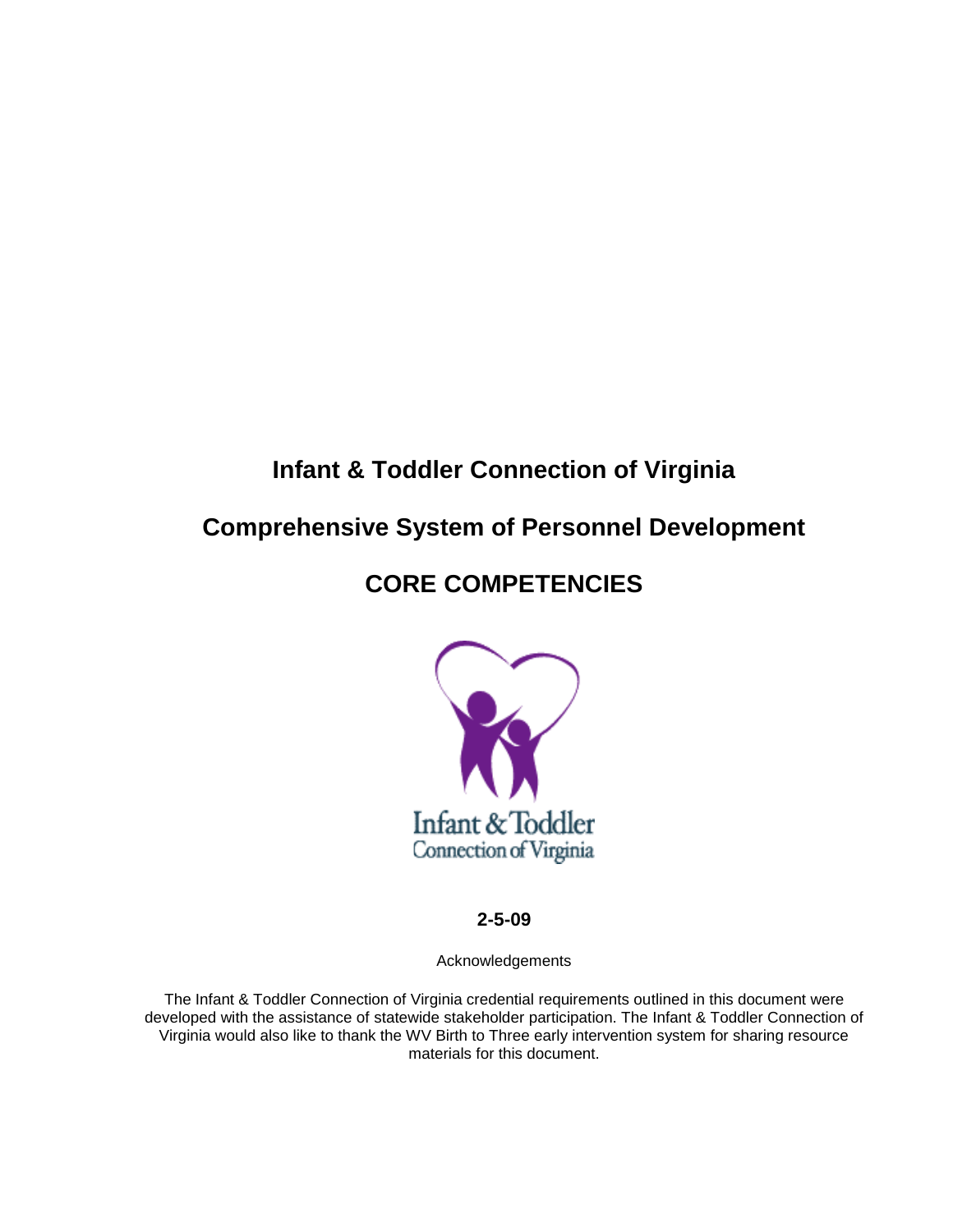Virginia's comprehensive system of personnel development includes mechanisms to assure a basic level of competency for initial early intervention certification as well as continued development of expertise through the certification requirements and trainings offered under the auspices or approved by of the Infant & Toddler Connection of Virginia. All early intervention practitioners are required to meet Core Competencies 1.0 through 9.4 in order to provide supports and services to children and families.

# **Early Intervention Foundations**

**Outcome:** Virginia early intervention personnel demonstrate an understanding of the historical, legal and organizational components that provide the foundation and guiding principles of the Commonwealth's Part C early intervention system.

- 1.0 Knowledge of the historical roots and supports and services approach to the Infant & Toddler Connection of Virginia.
- 1.1 Knowledge of relevant federal legislation and regulations, and state policies and procedures that provide a foundation for the Infant & Toddler Connection of Virginia.
- 1.2 Knowledge of Virginia's service pathway including:
	- 1. Referrals
	- 2. Intake
	- 3. Eligibility Determination
	- 4. Assessment for Service Planning
	- 5. IFSP Development
	- 6. IFSP Implementation and Review
- 1.3 Knowledge of the organizational structures that support the Infant & Toddler Connection of Virginia (e.g. State lead agency, Virginia Interagency Coordinating Council, local lead agency, etc.)
- 1.4 Knowledge of funding for Part C supports and services including:
	- **Family Cost Share practices**
	- Medicaid
	- **Private insurance**
	- **Payor of last resort requirements**
	- Services that must be provided at no cost to families
- 1.5 Commitment to professional growth and development through ongoing participation in training, professional organizations and literature review and research.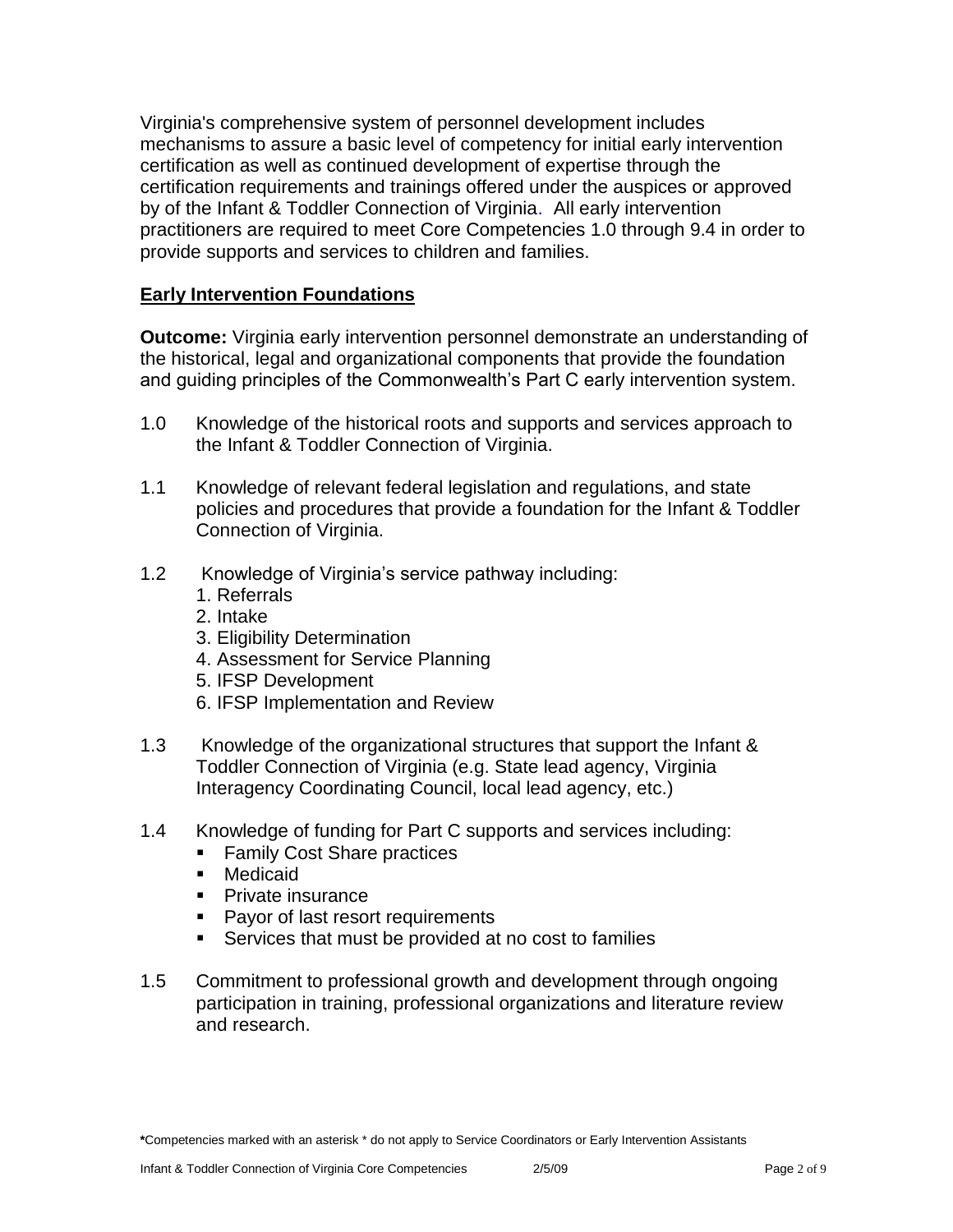# **Family Centered Practices**

**Outcome:** Virginia early intervention personnel demonstrate an understanding that all families are unique and have strengths. They are the primary agents of change in their child's development.

- 2.0 Ability to build and maintain parent-professional partnerships with families.
- 2.1 Knowledge of and sensitivity to the cultural diversity of all families.
- 2.2 Knowledge of and respect for diverse family structures, dynamics, learning styles, coping styles, daily activities, routines, and environments.
- 2.3 Ability to build on families' strengths to enhance their confidence and competence as they move through the early intervention process.
- 2.4 Understanding of practices that support and empower families, including the ability to advocate and secure supports and services for themselves, throughout the early intervention process
- 2.5 Understanding of the role of early interventionists in advocating for the child and family.

# **Effective Team Practices**

**Outcome:** Virginia early intervention personnel demonstrate an understanding that an integrated and coordinated team approach is essential when delivering effective early intervention supports and services to infants and toddlers and their families.

- 3.0 Knowledge of team models, including how teams develop, team processes and dynamics.
- 3.1 Ability to effectively communicate with a variety of people (e.g., families, service providers, community providers) in a jargon free and culturally sensitive manner both orally and in written formats.
- 3.2 Ability to use effective problem-solving, decision-making, and conflict resolution strategies.
- 3.3 Ability to work effectively and consult with a variety of early intervention team members and community partners in determining eligibility, conducting assessment for service planning, and planning and implementing integrated intervention strategies, supports and services for children and their families.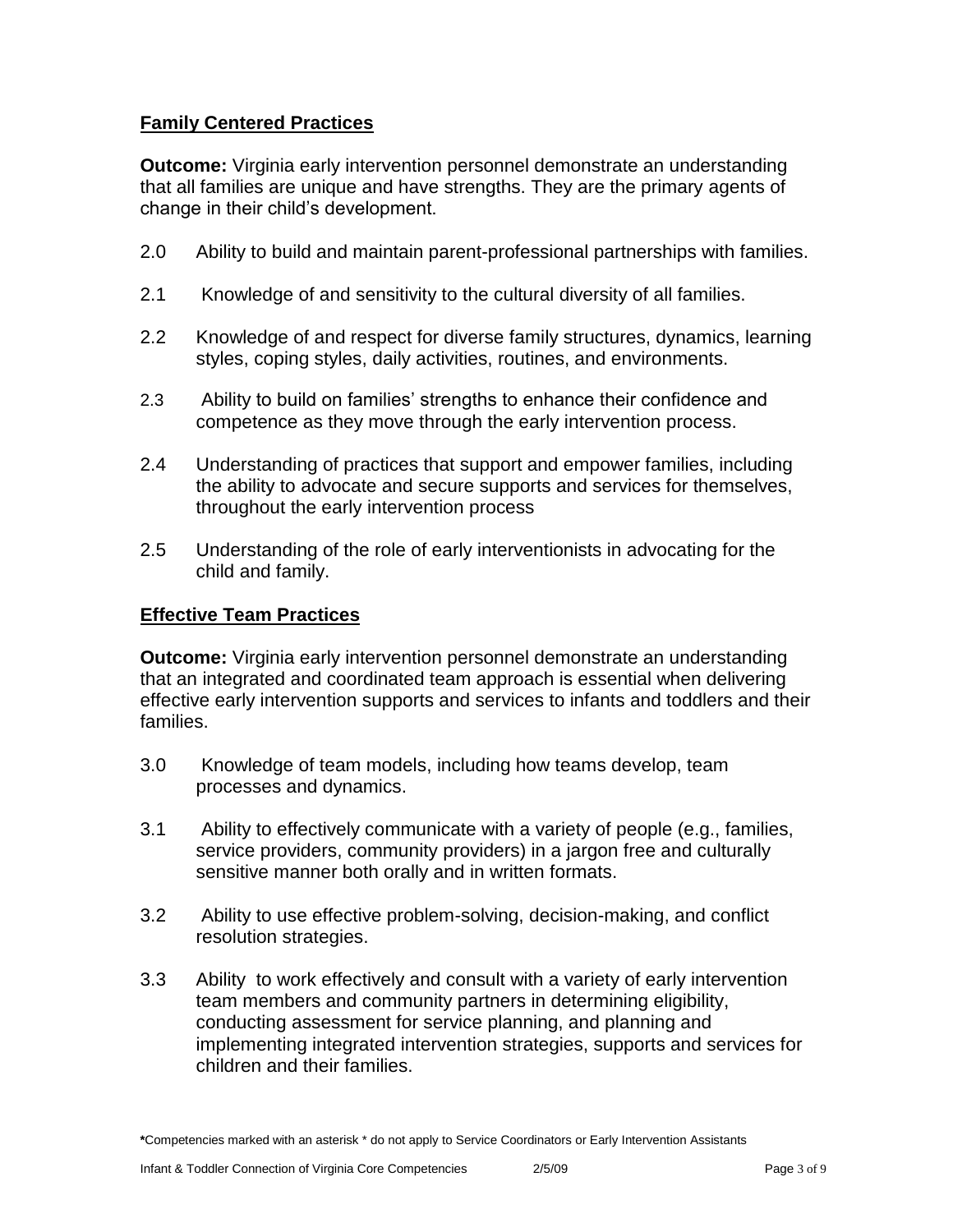# **Infant and Toddler Development**

**Outcome:** Virginia early intervention personnel utilize knowledge of typical and atypical infant/toddler development in providing developmentally appropriate, research-based early intervention supports and services.

- 4.0 Understanding of typical infant/toddler development including knowledge of developmental sequences, the impact of maturation, the interrelatedness of developmental domains and the variability of development from child to child.
- 4.1 Knowledge of how atypical development impacts functional abilities.
- 4.2 Understanding of the impact of family structure, dynamics, health, mental health and multiple languages on infant/toddler development.
- 4.3 Understanding of the impact of cultural influences such as economic status, mental health issues, violence in the home and community influences on infant/toddler development.
- 4.4 Knowledge of medical conditions, nutritional issues, and biological and environmental risk factors that may effect infant/toddler development including issues related to prematurity, special health care needs, and prenatal exposure to toxins and infectious diseases.
- 4.5 Knowledge of the etiology and characteristics of common disabilities in young children and the implications for infant/toddler development.
- 4.6 Understanding of the importance of social-emotional development as the foundation for building healthy relationships with adults and peers.

# **Eligibility Determination**

**Outcome:** Virginia early intervention personnel gather, synthesize, and interpret information from medical reports, developmental screening results, parent report, observation summaries, and assessment summaries, if available, to determine whether or not the child is eligible for Part C services.

- 5.0 Understanding of the differences between the multidisciplinary team process for eligibility determination and the process of assessment for service planning used for the development, implementation and evaluation of the IFSP.
- 5.1 Ability to screen infant and toddler development by selecting and using a variety of culturally sensitive informal and formal methods and procedures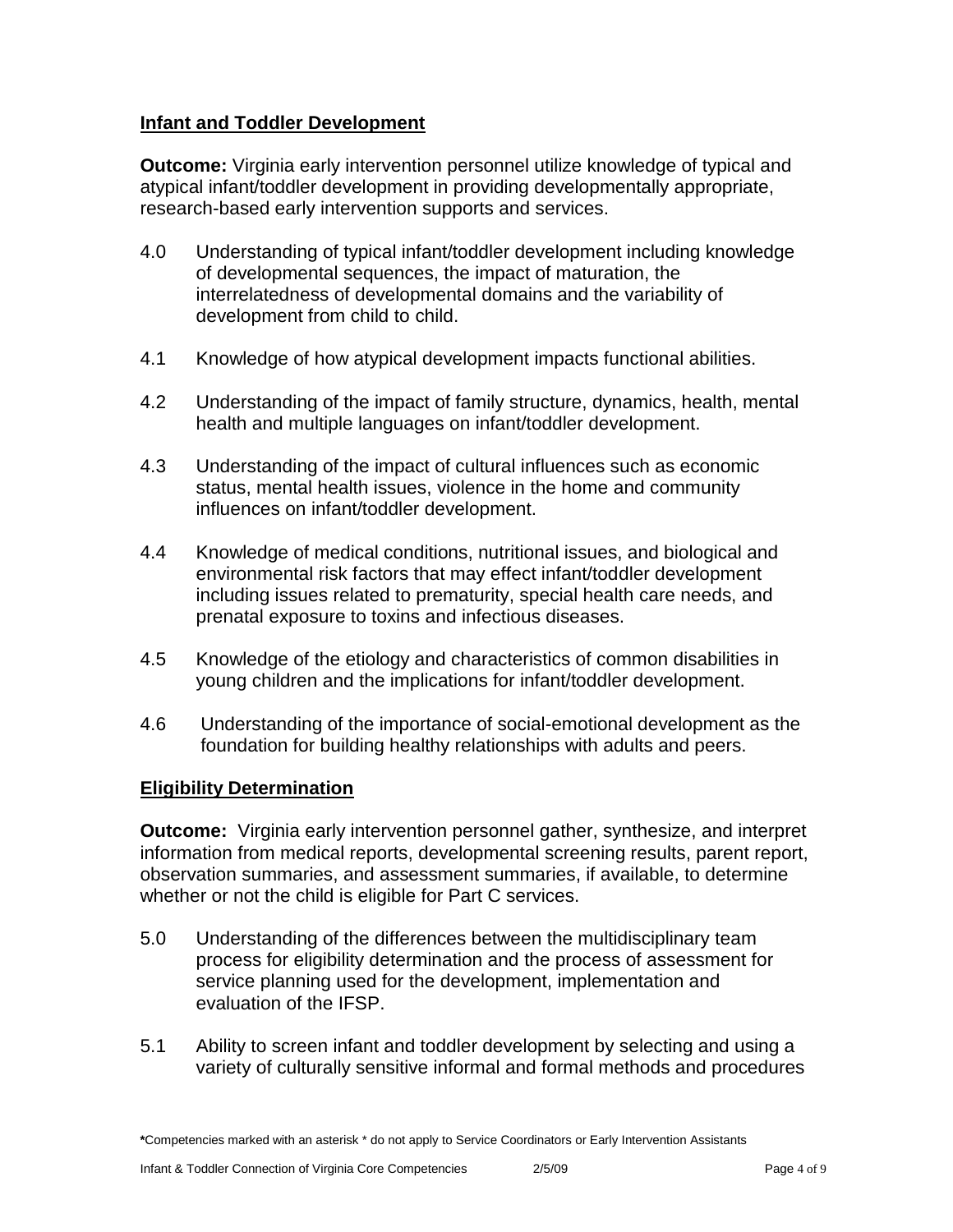(including observational methods) as guided by the family's needs, concerns, and priorities for their child's development.

- 5.2 Ability to engage family members as active participants in the screening process.
- 5.3 Ability to provide written and/or verbal reports that include functional, relevant and meaningful descriptions of the infant and toddlers' abilities, written in language that is sensitive and easily understood by families and provides information in regard to the child's performance in daily activities and routines within the home and community.
- 5.4 Ability to work in a multidisciplinary team to review developmental and medical information and use informed clinical opinion to determine a child's initial and ongoing eligibility.

# **Assessment for Service Planning**

**Outcome**: Guided by each family's concerns, priorities, and resources, Virginia early intervention personnel review existing medical and developmental information and conduct observation and assessment of the eligible child to assist the IFSP team in identifying the early intervention supports and services necessary to meet the child's unique needs in all areas of development.

- 6.0 Ability to effectively utilize respectful and responsive interview techniques including the use of culturally sensitive and family centered family assessment tools to gather information from parents, family members, caregivers and others as identified by the family.
- 6.1 Ability to engage family members as active participants in the assessment process.
- 6.2 Ability to assess the child and family's ongoing progress and satisfaction through data collection, interview, informal and formal assessment (Early Intervention Specialist) methods and observation.
- 6.3 Ability to utilize everyday routines and activities at home and in the community to identify the child's functional abilities and motivators, parentchild or caregiver-child interactions and the need for assistive technology and/or environmental adaptations.
- **\*** 6.4 Ability to assess infant and toddler development by selecting and using a variety of culturally sensitive informal and formal methods and procedures (including observational methods) as guided by the family's needs, concerns, and priorities for their child's development.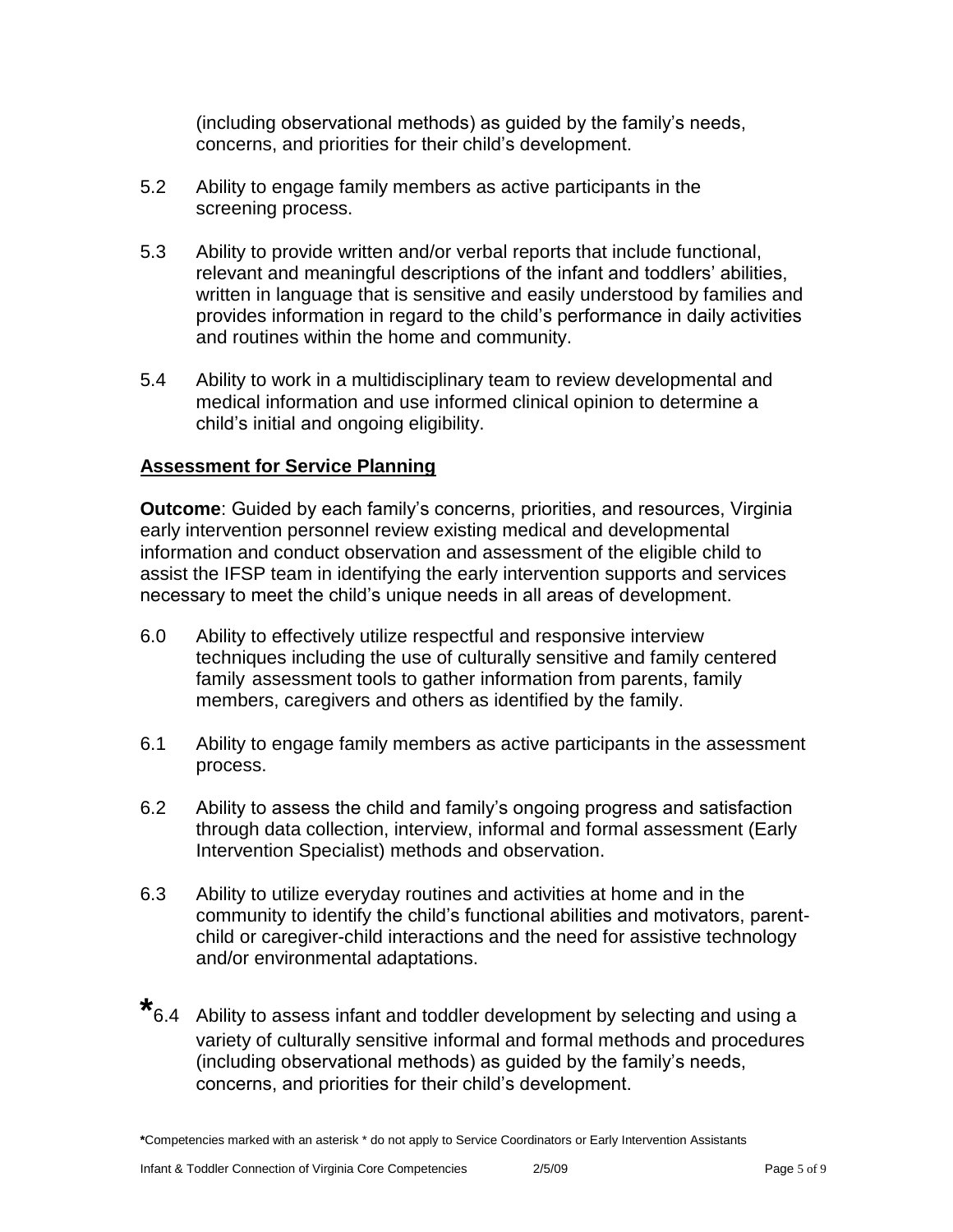- **\*** 6.5 Ability to adapt assessment methods to meet the unique needs of individual infants and toddlers.
- **\*** 6.6 Ability to write assessment reports that include functional, relevant and meaningful descriptions of the infant and toddlers' abilities, written in language that is sensitive and easily understood by families and provides information in regard to the child's performance in daily activities and routines within the home and community.

# **Individualized Family Service Plan**

**Outcome:** Virginia early intervention personnel assist families, other early interventionists and community partners in designing functional and meaningful IFSPs to meet the developmental needs of infants and toddlers to enhance the capacity of families to meet those developmental needs.

- 7.0 Understanding of the intent of the IFSP as a process that documents the changes a family wants to see for their family and their child.
- 7.1 Understanding that the IFSP processes must also enhance the family's confidence and competence to meet the special needs of their child.
- 7.2 Ability to assist families in identifying everyday routines and activities in which the supports and services strategies will be implemented.
- 7.3 Ability to assist families in identifying appropriate criteria for success in meeting the outcomes they have identified for their child and family.
- 7.4 Understanding of informal and formal systems of supports to assist families in identifying all options prior to the implementation of the IFSP.
- 7.5 Ability to assist families in deciding which combination, frequency and provider(s) of early intervention services may be appropriate in meeting the IFSP outcomes.
- 7.6 Ability to describe (Early Intervention Specialist) and/or report (Early Intervention Specialist, Service Coordinator, Early intervention Assistant) the infant and toddler's present level of performance in all areas of development including what the child does well and areas of concern.
- **\*** 7.7 Ability to design strategies that support the use of assistive technology throughout the everyday routines and activities of the child within the home and community settings.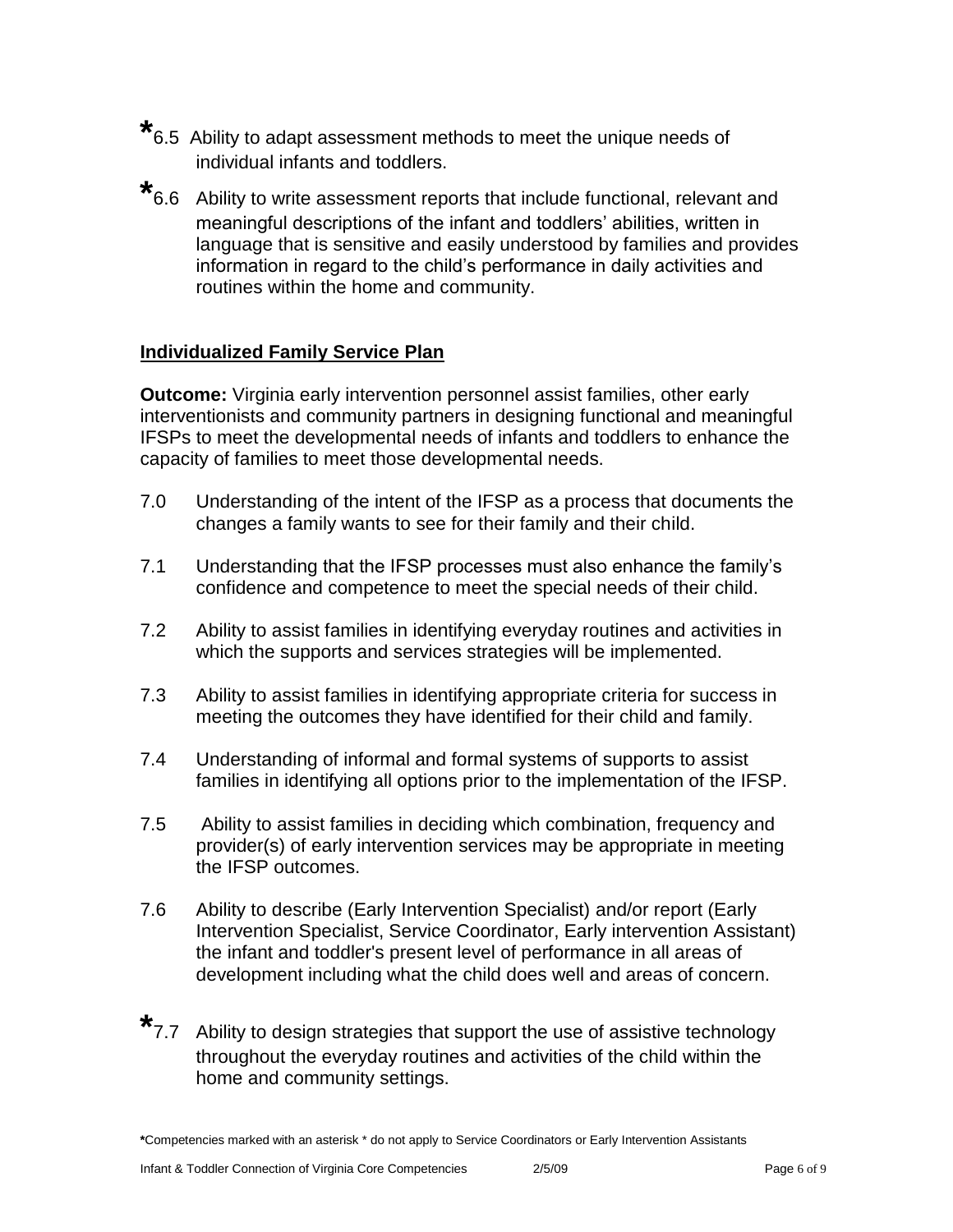# **Early Intervention Service Delivery**

**Outcome**: Guided by each family's concerns, priorities, and resources, Virginia early intervention personnel provide supports and services that are integrated into daily routines and activities within natural environments where children and families live, learn and play.

- 8.0 Knowledge of current trends, practices, research and ethical considerations regarding early intervention services, and ability to apply recommended research-based effective practices.
- 8.1 Ability to support and facilitate parent/child and caregiver/child interactions as the primary context for development and learning.
- 8.2 Understanding of the rationale and importance of early intervention services supporting the child in the daily activities and routines within natural environments where children live, learn and play.
- 8.3 Ability to implement individualized intervention strategies that support the infant and toddler's ability to participate in the everyday routines and activities of the family within natural environments where children live, learn and play.
- 8.4 Ability to assist families in understanding their child's delay(s) or medical condition and how these issues impact infant and toddler development.
- 8.5 Ability to acquire and integrate knowledge from other disciplines and professions in order to meet the interrelated developmental needs of infants and toddlers.
- 8.6 Ability to identify adult learning styles in order to design individualized approaches to support the family and other caregivers in enhancing the child's development.
- 8.7 Understanding of the benefits of inclusion of infants and toddlers with delays and/or disabilities with peers within community activities and settings.
- 8.8 Awareness of strategies for personal safety for early interventionists.
- 8.9 Ability to recognize signs of emotional distress, child abuse, and neglect in young children and follow proper reporting procedures.
- $*_{8.10}$ Understanding of assistive technology and augmentative communication including adaptations and modifications to the environment, activities, materials and equipment.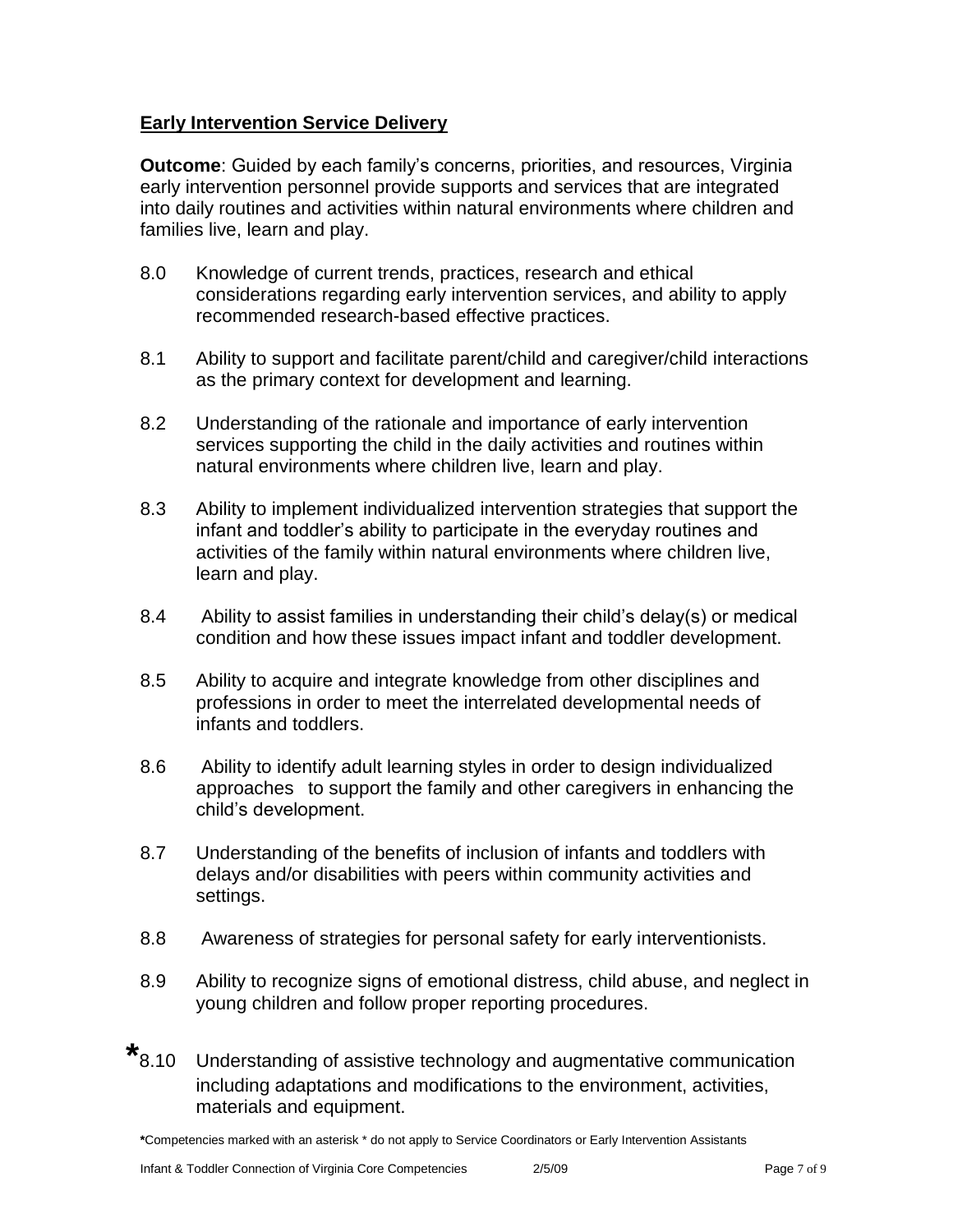- $*$ <sub>8.11</sub> Ability to provide effective consultation services in community settings including how to support children with developmental delays and disabilities through the design of physical space, staffing patterns, adapted materials, activities.
- **\*** 8.12 Ability to select developmentally appropriate activities and materials that support the infant and toddler's developmental progress.

# **Supporting Transitions**

**Outcome:** Guided by each family's concerns, priorities and resources, Virginia early intervention personnel provide supports and services that facilitate smooth, seamless transitions into, within and out of early intervention services.

- 9.0 Knowledge of the impact of changes in life circumstances, including economic, geographic, family structure, health issues, mental health issues, and movement from home to community settings, on the child and family.
- 9.1 Ability to provide families with the information they need to make informed decisions with regard to the transition.
- 9.2 Ability to design appropriate transition strategies and supports with the family, early intervention team and community partners to promote successful transitions into, within and out of early intervention services through the transition planning process.
- 9.3 Ability to provide support, consultation and training to personnel in the receiving agency when a child and family transitions out of early intervention services.
- **\*** 9.4 Ability to assess the skills the infant or toddler will need within the next environment and develop outcomes for the child with the IFSP team to address the identified skills needed .